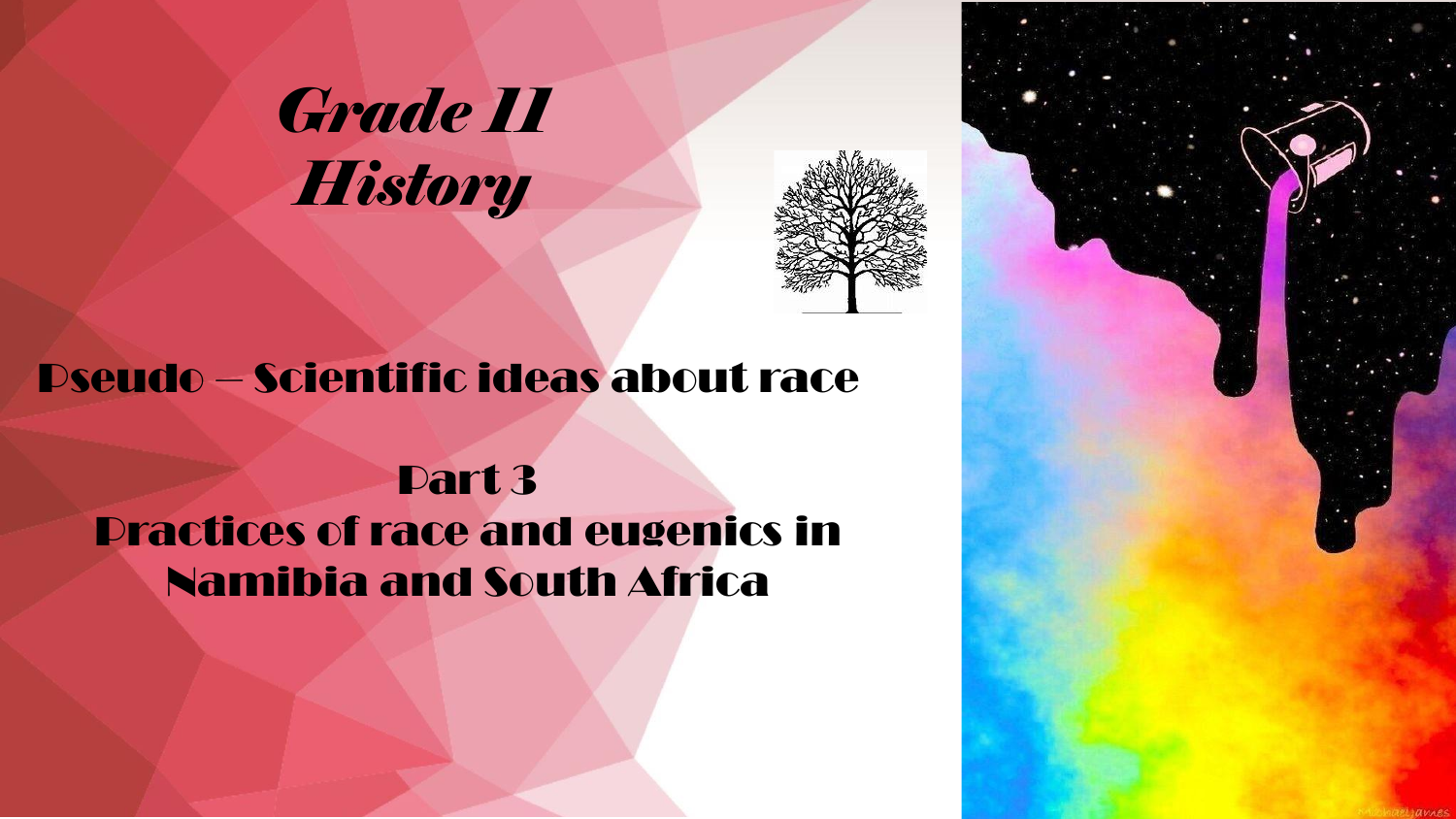

### *What was the impact of German colonisation of Namibia?*

- ❖ In 1884 at the Berlin Conference, Namibia was officially made a German colony, or protectorate. At this conference the leading nations of Europe at the time, divided Africa up between themselves with a map and a ruler. Germany's Governor at the time was Heinrich Goring, father of the notorious Nazi Hermann Goring.
- ❖ The German colonial power quickly made itself unpopular with the African population who had been living there, especially the Herero and Nama people. They implemented rules for cattle keeping, which was their main source of support or income. They were deprived of their nomadic freedoms. These rules disadvantaged the Africans and advantaged the Germans.
- ❖ The cattle epidemic (rinderpest) of the 1890's forced many of the local Africans into debt. When the debtors could not pay their debts, their cattle was confiscated. The original inhabitants, especially the Herero and Nama people, engaged in armed resistance against the colonisers for several years which became known as the Herero Uprising. It was led by Herero Supreme Chief Samuel Maharero.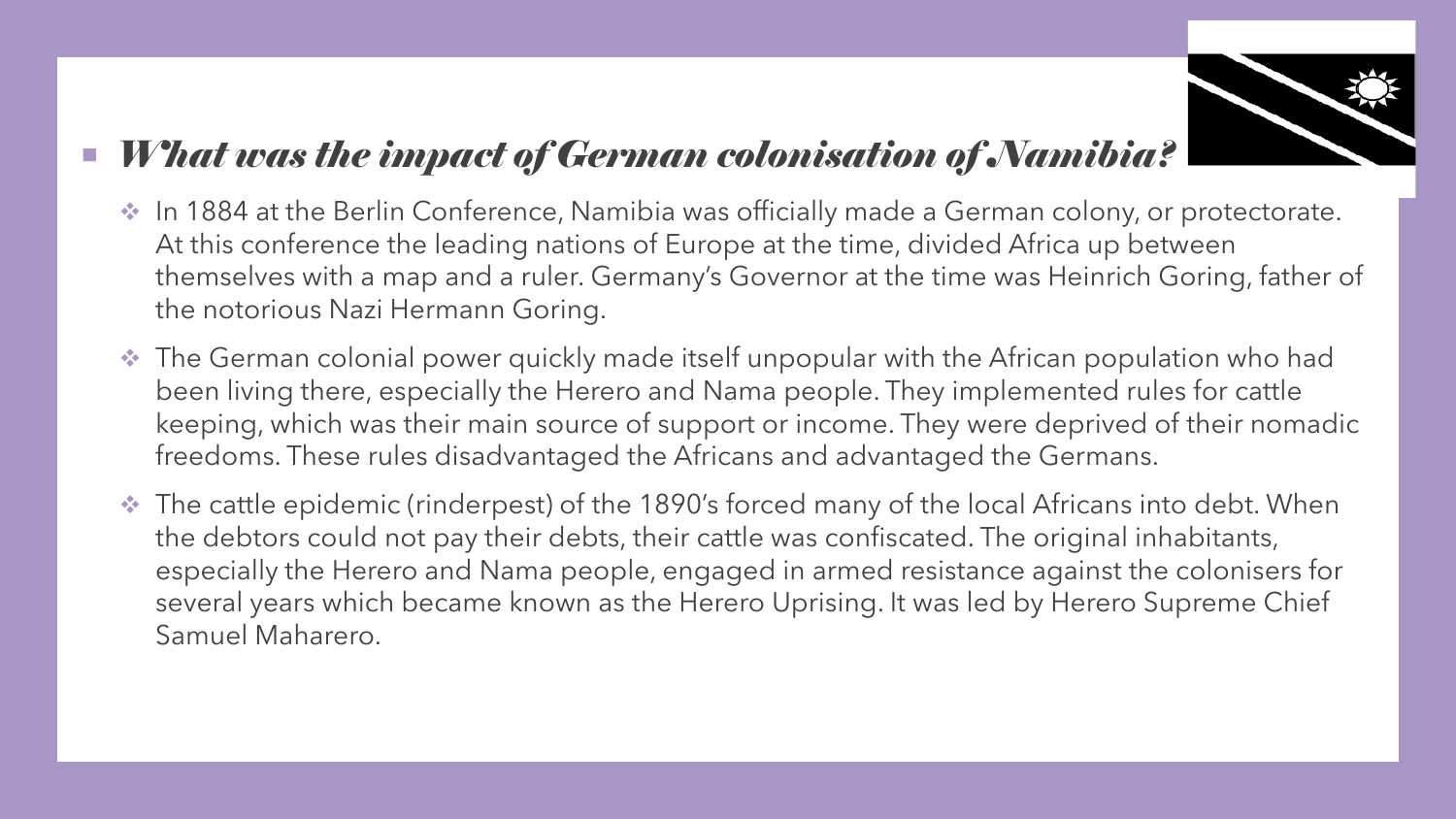# *What happened at Waterberg in 1904 ?*

- The struggle between the indigenous groups and the Germans culminated in 1904 at Waterberg. The German army, led by General Lothar von Trotha, attacked from three sides. In the fourth direction was the Kalahari, where the Germans had poisoned the water.
- The clash between the two groups, which lasted several days, resulted in the death of thousands. Only about 15 000 of the approximately 80 000 Hereros remained. These are the figures usually quoted, originating from a census made by the Germans in 1911. But there is some uncertainty regarding the accuracy of the figures quoted.
- Some Hereros survived and fled into Botswana.

## *What were the results of the clash at Waterberg ?*

• After such a large part of the population had been extinguished, and the survivors who were not captured had fled, the German colonial power had a shortages of labour for constructions of roads and railways and the mining of copper and diamonds.

- Many were lured back with promises of letters to guarantee the safety of those who returned to collection points which, to show the German's peaceful intentions were run by a Christian mission. But from here, the ones who returned were sent directly to the nearest concentration camp, under military escort.
- In total about 17 000 people- men, women and children, were imprisoned. According to official German sources, 45 percent of them died as a result of their treatment in these camps. Hard work in a hot climate combined with lack of food and water made those who did not die from exhaustion, susceptible to typhus, cholera and other diseases.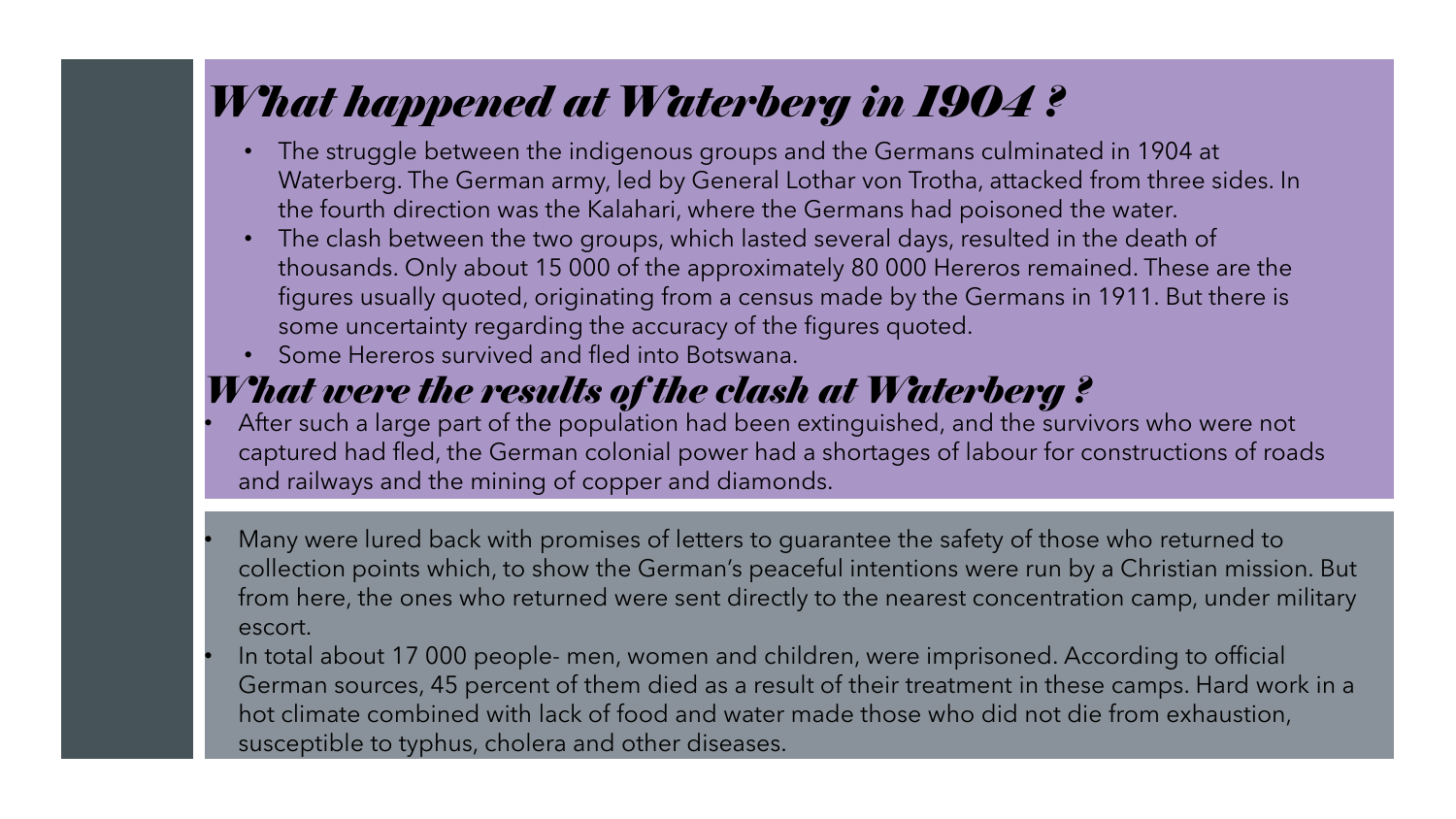## *How were concentration camps used by the Germans in South West Africa?*

- *The term concentration camps was used in the German parliament in 1904, when camps had been established in German South West Africa. In the camps Racial biologist Eugen Fischer collected support for this theories about the dangers of racial mixture, which later impressed Adolf Hitler:*
	- *Fischer conducted experiments on persons of mixed origin – the typicalcases were children with a African mother and a German colonialist father, sometimes result of rape.*
	- *The purpose of these experiments was to prove the inferiority of these so called 'half-breeds' or 'bastards'.*
	- *In the year 1906, there were reports that 778 autopsies performed for the so called race – biological research.*
	- *Measuring skulls was a common method, and female prisoners were forced to scrape the skulls clean with pieces of broken glass before the examination.*
- *Fischer wrote a book 'The Rehoboth Bastards and the Bastardisation Problem in Humans' were he accounted for (gave reasons for) his investigations. Later, he wrote "The Principles of Human Heredity and Race Hygiene" with Erwin Baur and Fritz Lenz, which was first published in 1921. This book:*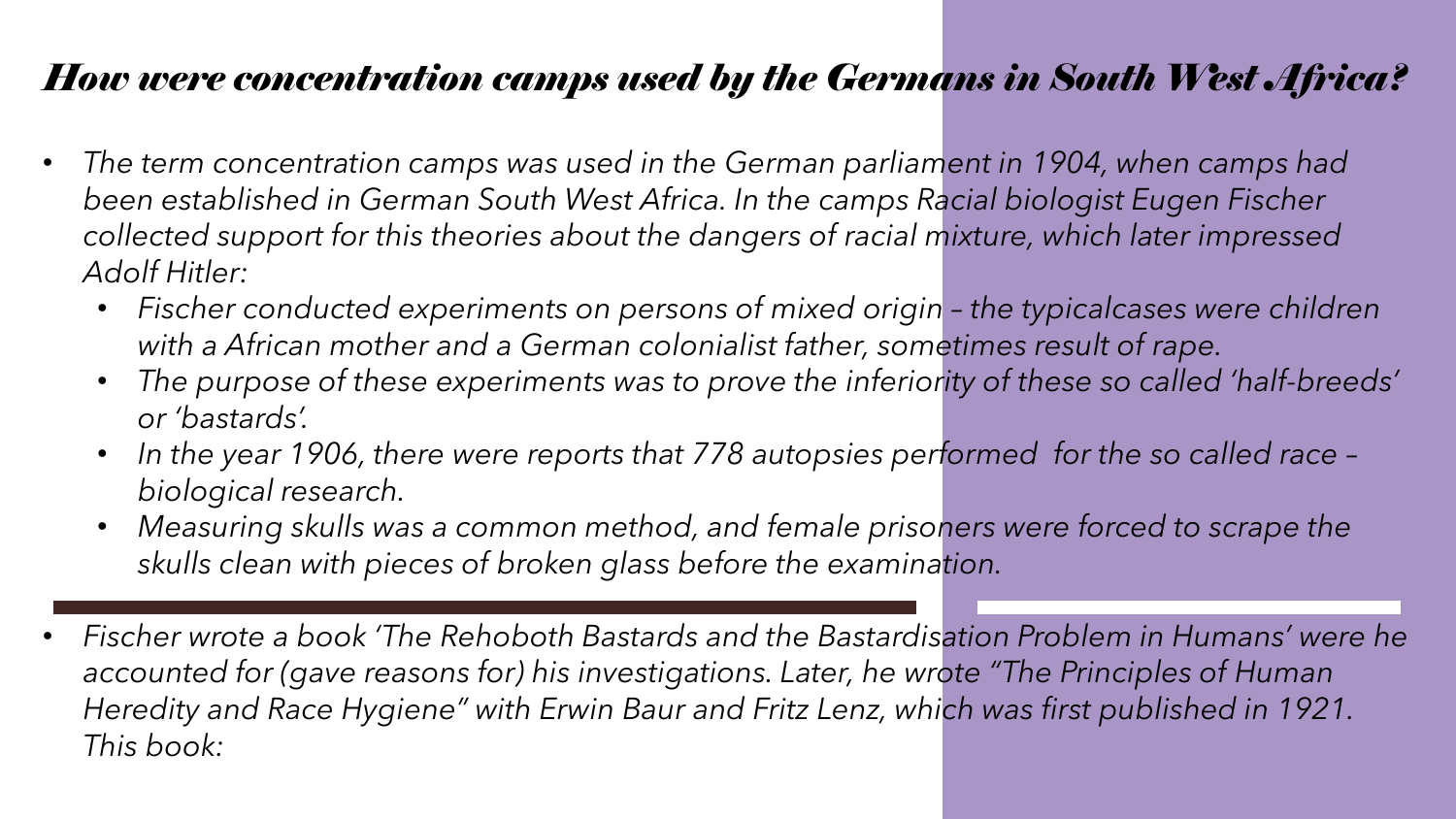- Became a standard work within Race Biology, and was read by Hitler while he was imprisoned. In Hitler's book Mein Kampf several references the the book may be seen:
- **Influenced one of Fischer's students, Hendrik Verwoerd, who later became Prime Minister in** South Africa. He was the person who was responsible for implementation of the racial policy of apartheid.
- Was used in the teaching of selected Nazi doctors. One of them was Josef Mengele, who was responsible for the experiments conducted in Auschwitz concentration camp during World War II.
- When Hitler came to power in 1933, Fischer was appointed Chancellor of the Berlin University for Race Biology, the world's first state institution in Uppsala, Sweden in 1922, and Eugen Fischer visited Sweden in 1924 to lecture and study the work of the institute.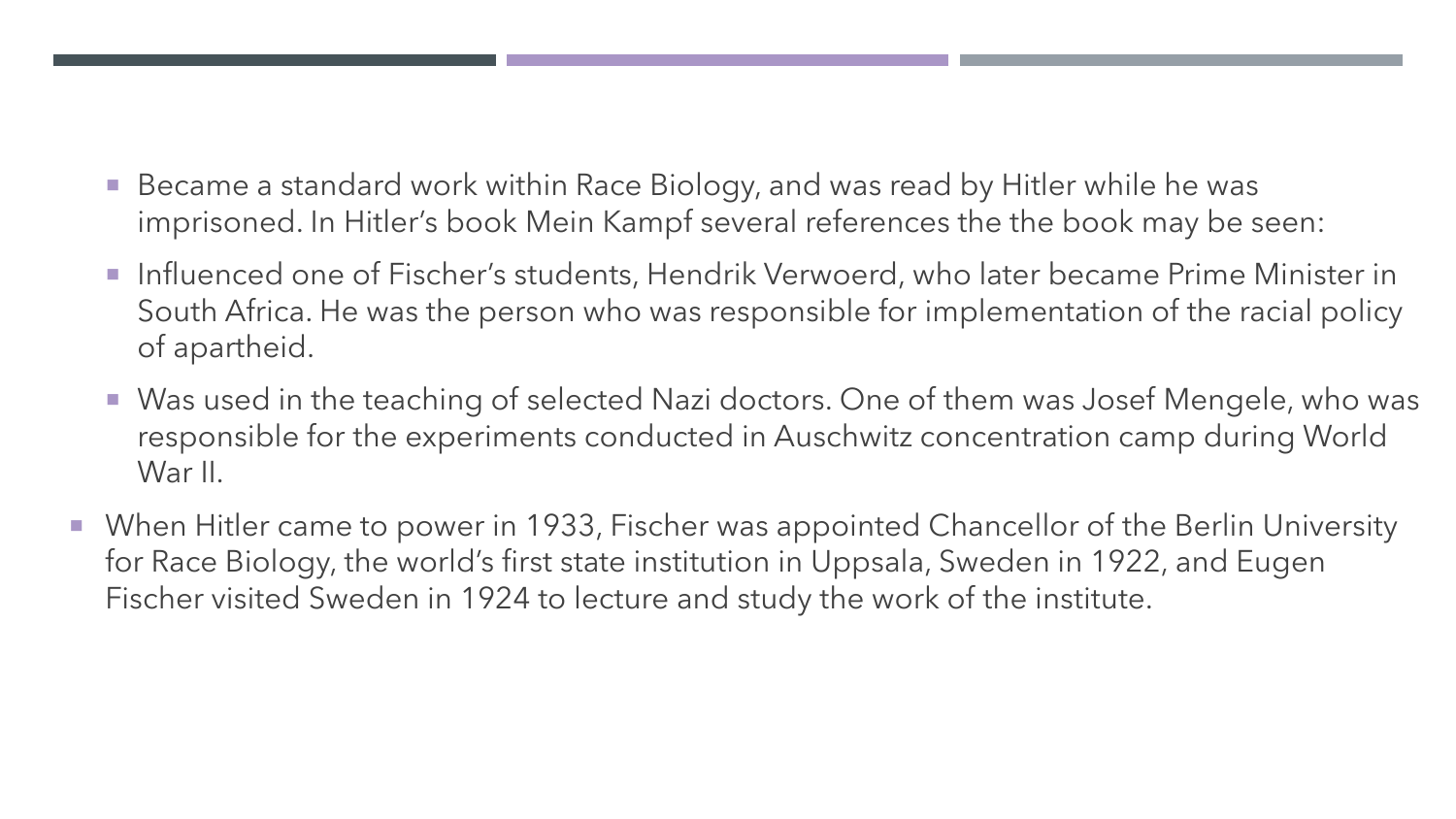# JUULLLUUU ACTIVITY 7:

Source A : An extract taken from an article entitled Nazi forefathers ravaged Africa, published in Sydsvenska Dagbladet, a Swedish daily newspaper, 21 August 2004.

Now that this issued is in focus in Germany, the discussion is especially concerning whether the German State should apologise for this genocide. But the Government position, delivered by Joschka Fischer, Minister of Foreign Affairs, while visiting Namibia in October 2003, has been not to give an "entschadigungrelevante Entschuldigung" (claims-relevant apology), probably because this would be very expensive.

But the other day (August 15th) when Heidemarie Wieczorek-Suel, Minister of Development, visited Namibia, she surprised thousands of listeners, including Herero Chief Riruako, who refrained from holding the speech he had prepared. She said regarding the 1904 events:

'The atrocities committed at the time would have been termed genocide today. We Geramns accept our historic and moral responsibility and guilt…With the words of The Lord's Prayer I asked you to forgive us our trespasses.'

A few days later the German Ambassador to Namibia, Wolfgang Massing, said that there were no plans to even discuss the claims for reparations. He also stated that he, after this apology, expects the Hereros to withdraw the civil lawsuit being pursued in a New York court.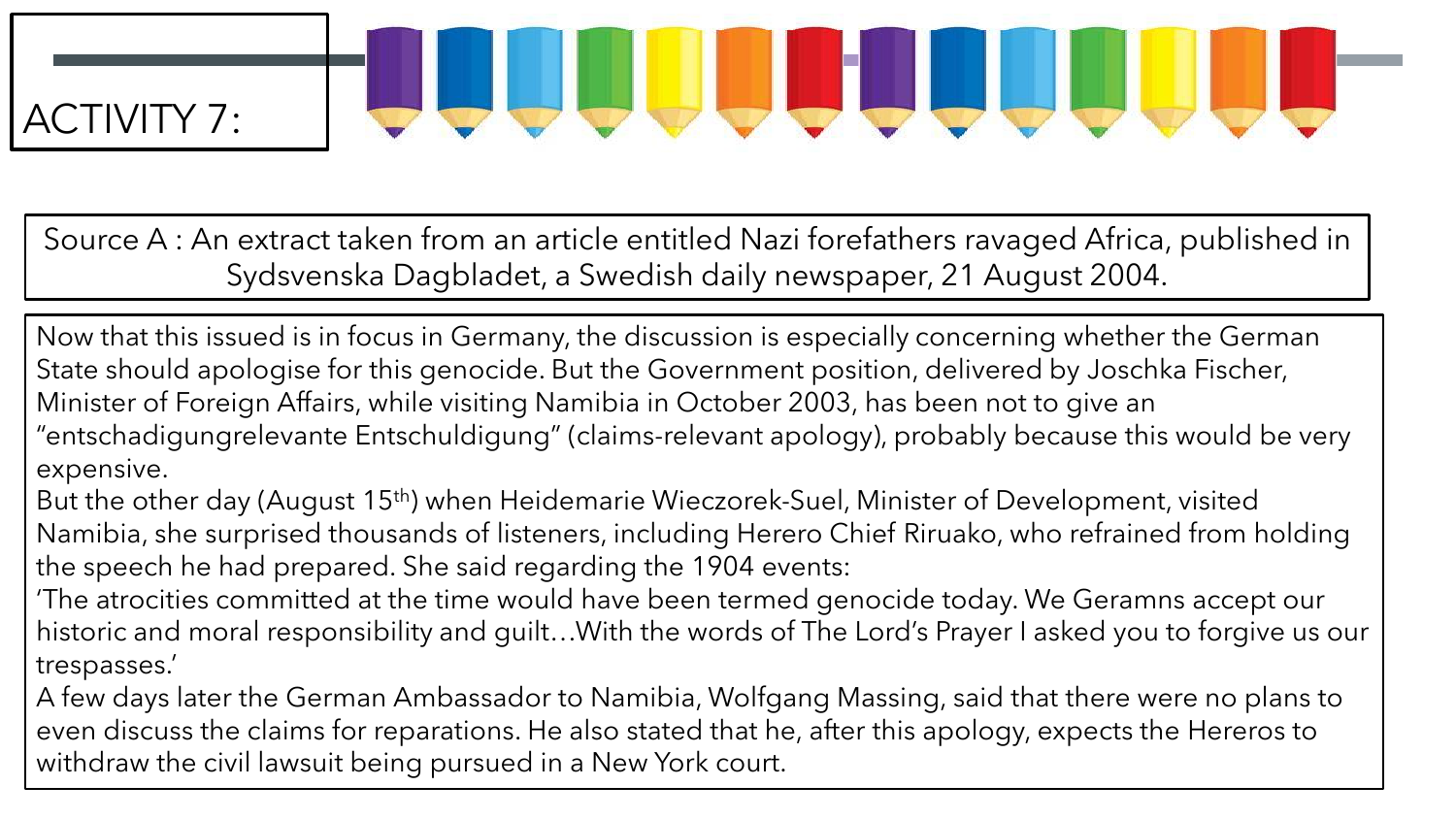# ACTIVITY 7:

Study Source A and answer the questions that follow.

- 1. Refer to Source A.
	- a) Define the concept genocide in your own words.
	- b) What 'genocide' is being referred to in Source A?
	- c) Explain whether you agree with the author of the article, that what happened to the Hereros in 1904, can be termed a genocide.
	- d) Has Germany acknowledged the 'genocide' that took place in Namibia? Quote evidence from the source to support your answer.
	- e) The German Ambassador to Namibia, Wolfgang Massing, said that there were 'no plans to even discuss the claims for reparations'. In your own words define the term 'reparations.'
- 2. Using the source as well as your own knowledge, write a paragraph of about 10 lines (about 100 words) in which you describe whether or not you think Germany should pay reparations to the people of Namibia to compensate for the genocide that occurred in 1904.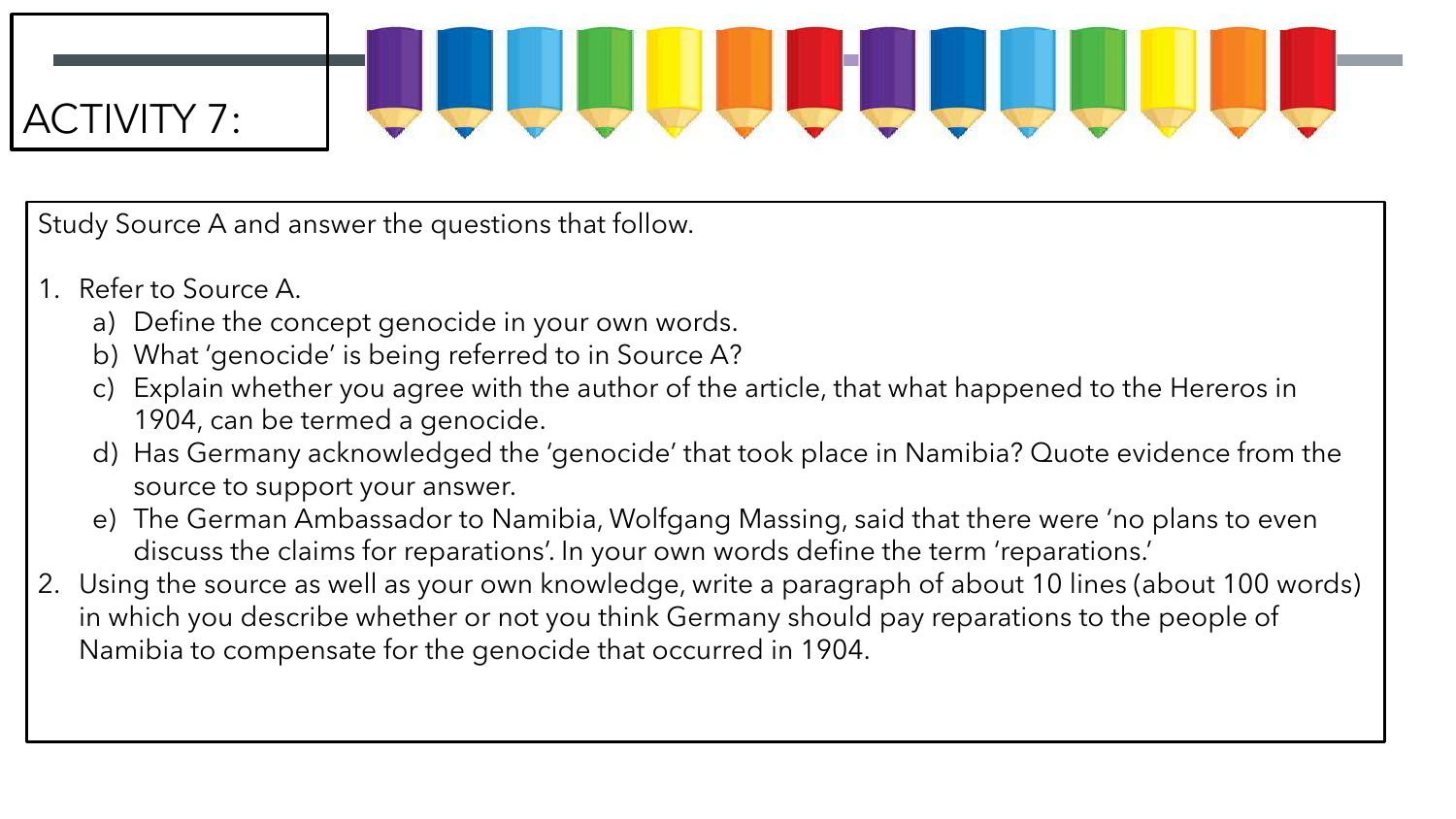# *Practices of race and Eugenics in South Africa:*

#### *How did pseudo-scientific racial theories influence policies In South Africa ?*

• Although segregation had been part of South Africa since the European colonisers arrived in the 17<sup>th</sup> century, it was only in 1950, with the introduction of the Population Registration Act, that the state attempted to classify the entire population into fixed groups based on the false notion of race. Scientifically, there is no such thing as separate "races", but pseudo-scientific racial theories of the time were adopted by the National Party government whose policies were based racial grounds.

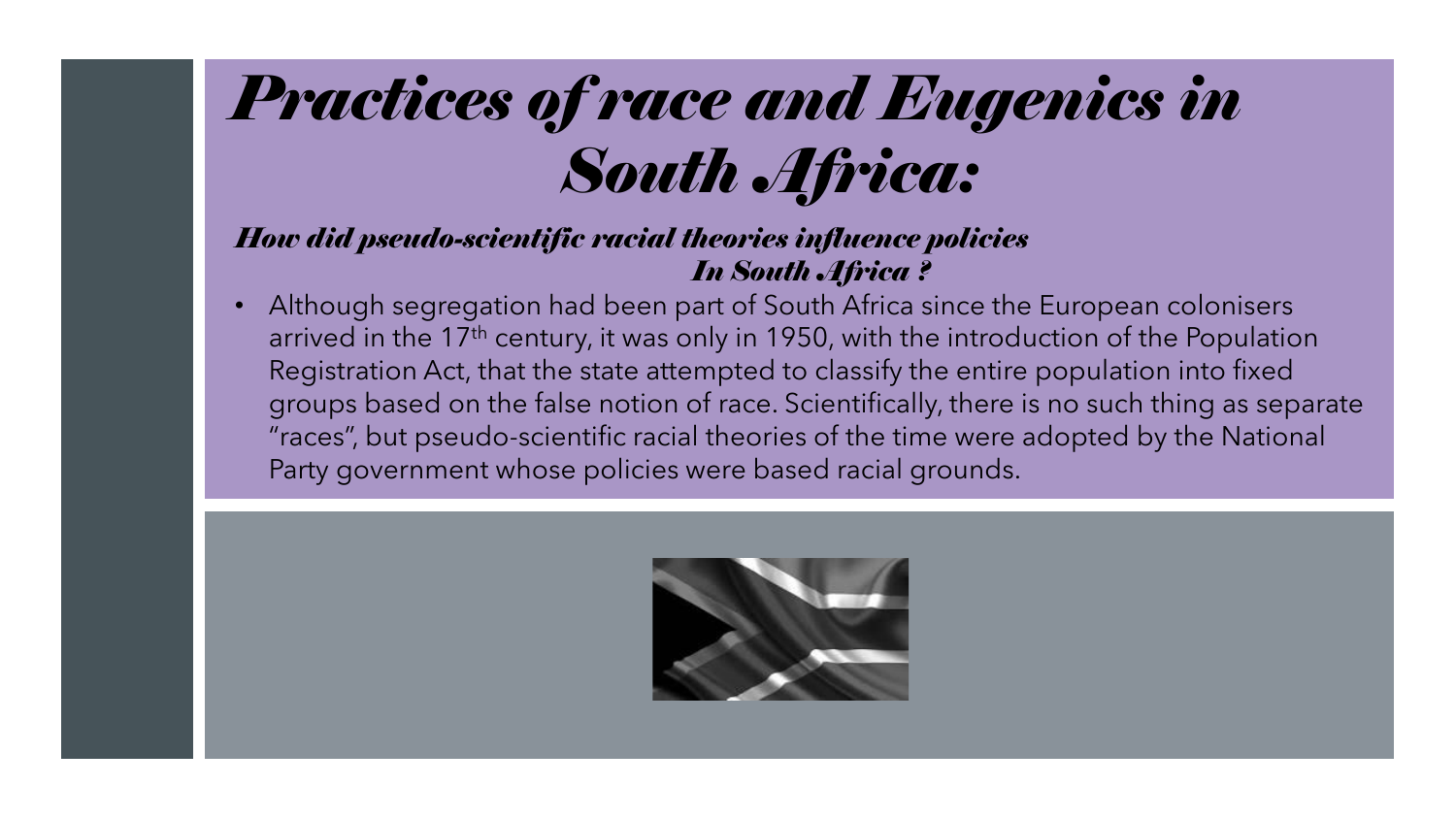### *What role did Hendrik Verwoerd play in the formulation of South Africa's racial policy ?*

- *These views found their way to South Africa through Hendrik Verwoerd, who became Prime Minister of South Africa in 1958. He was a scholar and lecturer who eventually entered politics. He studied in Germany*  in 1926 and 1927. While in Germany he came into contact with and was influenced by two well known *eugenicists, Binding and Hoche, at Leipzig University. As cabinet, and later prime minister, his racial views were transformed into various discriminatory laws. His views appeared to have been influenced by his study in genetics in the following ways:*
	- *According to Verwoerd, his policies of segregation and separate development were a way of protecting and caring for 'the Native in the land of the Afrikaner'.*
	- *He believed the system gave the "Natives" an opportunity to develop separately and differently, according to their specific needs. Verwoerd rejected any attempts at equality between the races.*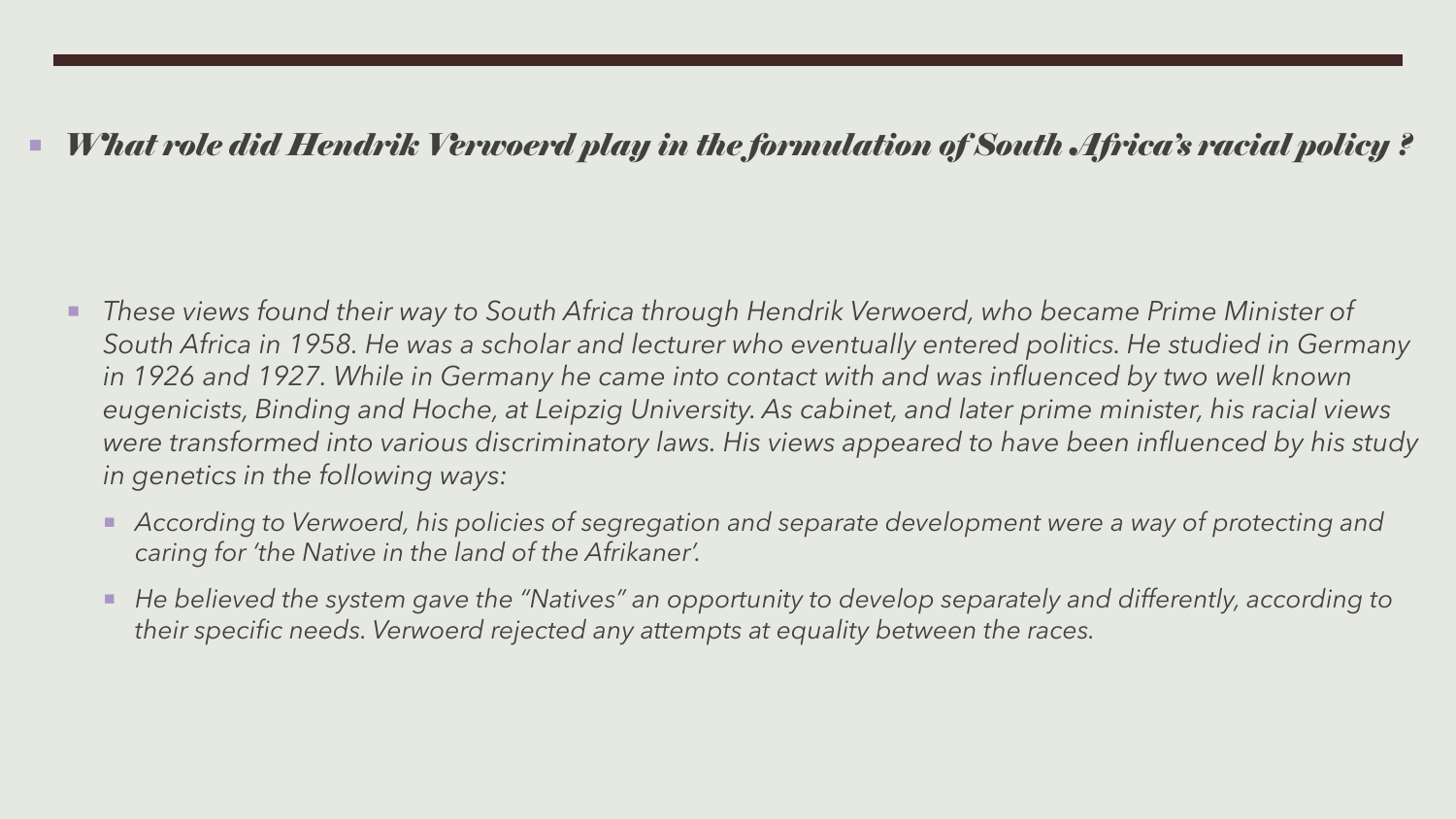In 1923, Carl Bingham of the USA added to Verwoerd's concerns regarding racial mixing. Bingham, also influenced by pseudo-scientific beliefs of the time, feared the decline of American intelligence because of African Americans. Verwoerd was influenced by this and together with the German views, he formulated his own policy specific to South Africa. This segregation laws in apartheid South Africa for example, were similar to the Nazi Racial Purity Law, which banned sexual relations between Aryans and non-Aryans. His views were transformed into law such as the Population Registration Act and the Prohibition of Mixed Marriages Act.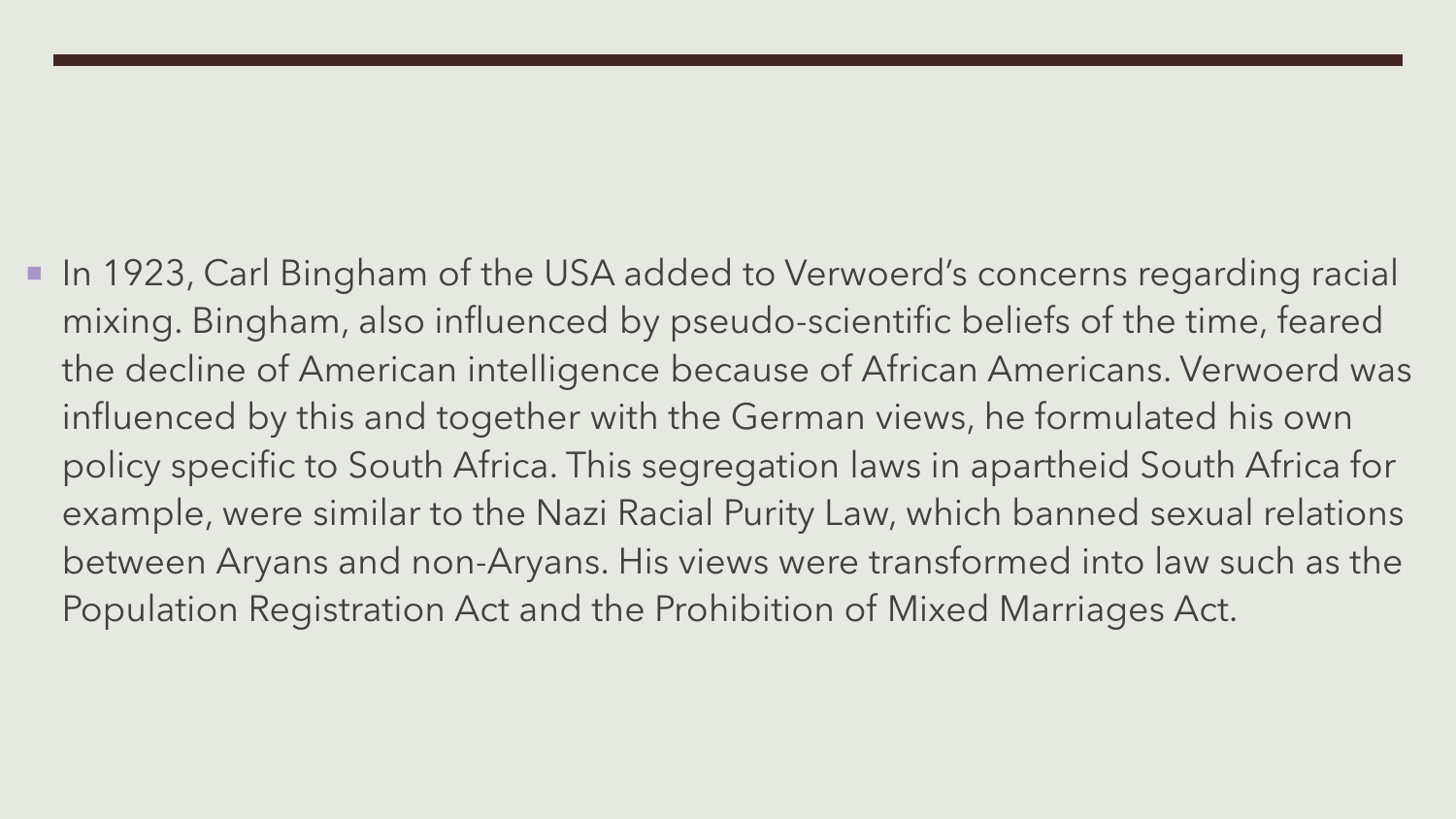## *What was the Population Registration Act ?*

- In South Africa, race classification determined people's voting rights, where they could live, where they could *buy or sell property, their social status, the job for which they could apply, the amount of their pension and the quality of their children's education.*
- *The Population Registration Act of 1950 defined racial groups quite loosely. A Coloured person was defined as a person who is not a white person nor generally accepted as a member of aboriginal race or tribe of Africa: For instance:*
	- *The Act was revised at least six times.*
	- *Race was no longer judged only on appearance, but also according to line of descent.*
	- Amendments to the Act sub-divided Coloured South Africans into further different categories such as cape Coloured, *Cape Malay, Griqua, Chinese and 'other Coloured.'*
	- *After the Population Registration Act became law, the classification of whites and coloureds in Cape Town was carried out by the Electoral Officer. Later, in 1958, a Population Registration Office was opened.*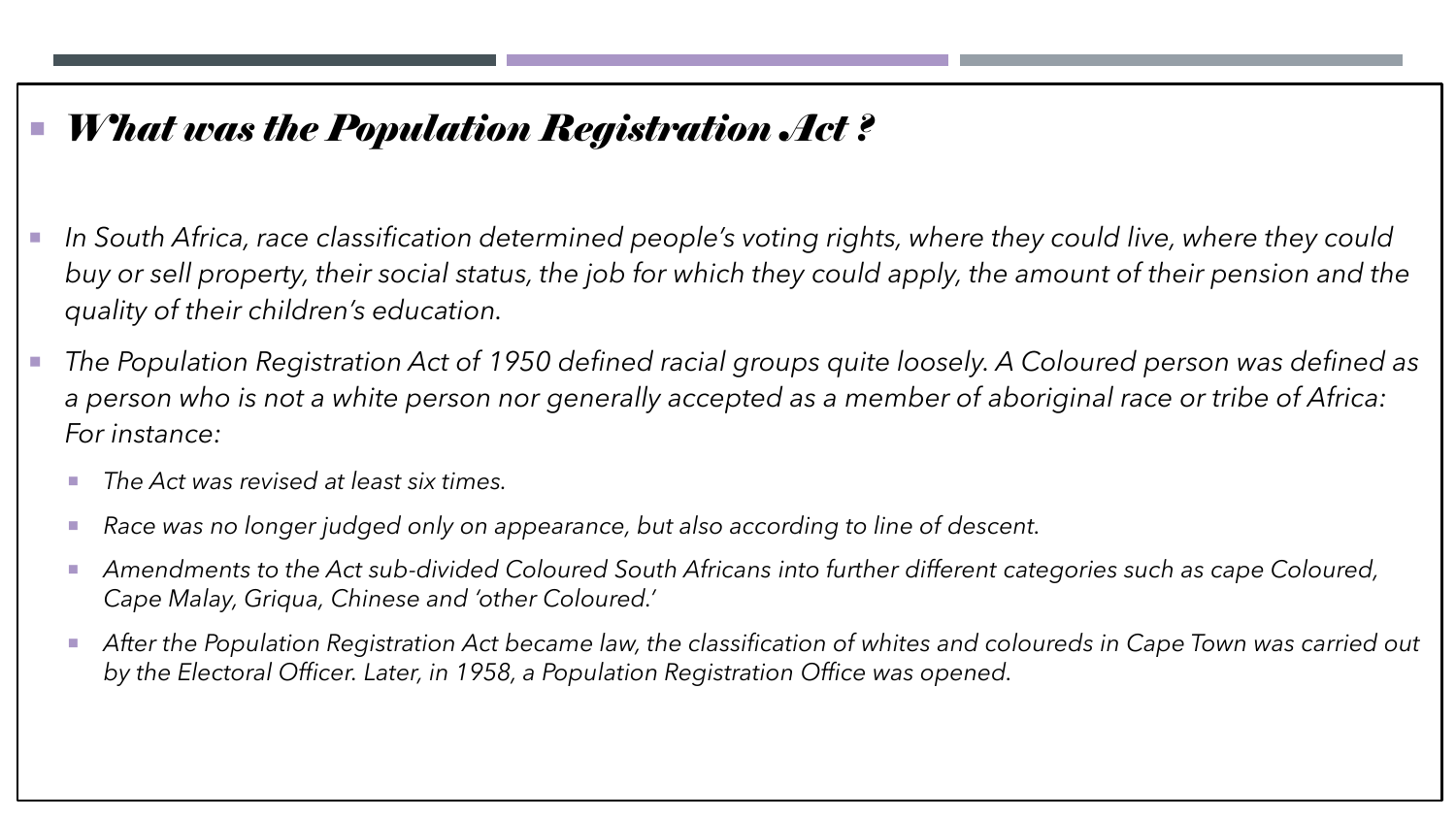### *What impact did the Population Registration Act have on the people of South Africa ?*

- *The Population Registration Act (1950) determined people's race, which in turn determined the*  implementation of the other racially based laws. For example, the Group Area Act (1950) determined where *people of different racial groups could live. It did not permit mixing of any groups.*
- *In February 1958, the Cape Times reported the Minister of the Interior as saying that the Population Registration Act was assisting people by removing uncertainty and unease. However, at the end of 1961 the newspaper reported that there were at least 20 000 people in the Cape Peninsula who were still uncertain whether they were officially 'white' or 'coloured'.*
- *In 1954, the first Race Classification Review Board was established. At first, classification was based largely on general appearance as shown in the following:*
	- *Informers could raise questions about a individual's classification and vendettas could be settled by casting doubt about a person's acceptability as a member of a specific racial group.*
	- *In the 1960's, at a cost of R20, one could lodge an objection to a person's classification leading to an investigation of their background and social relationships.*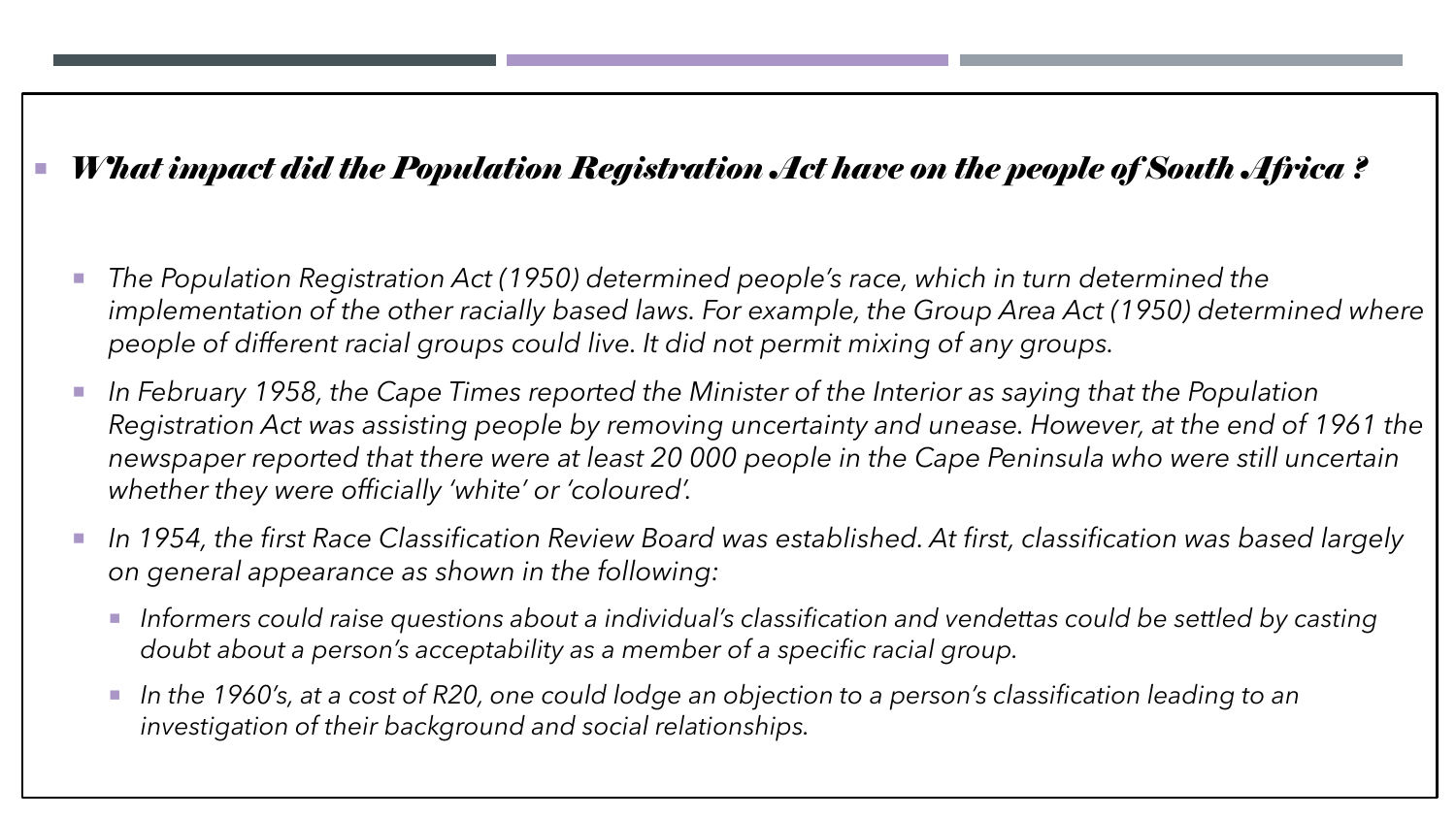### *What impact did Apartheid laws have on South Africa ?*

- The system of Apartheid was implemented by the law. The following restrictions were adopted socially and were strictly enforced by law. For example:
	- **The Reservation of Separate Amenities Act specifically allowed the government to provide different levels** of amenities for the different races.
	- **Non-white people were not allowed to run businesses or professional practices in areas designated as** 'white South Africans' without a permit. They had to move back to the homelands and set up businesses there.
	- **Transportation and civil facilities were segregated.**
	- Black people were excluded from living or working in white areas unless they had a pass.
- The result was that non-white people, even those who lived in 'white South Africa", were excluded from having a vote or any influence on the running of the country. Their rights were restricted to the homelands which many did not have the opportunity to visit. Education, medical care and other public service were identified as 'separate but equal', however, those available to non-white people were in fact inferior. The government also prohibited sex and marriage between the races.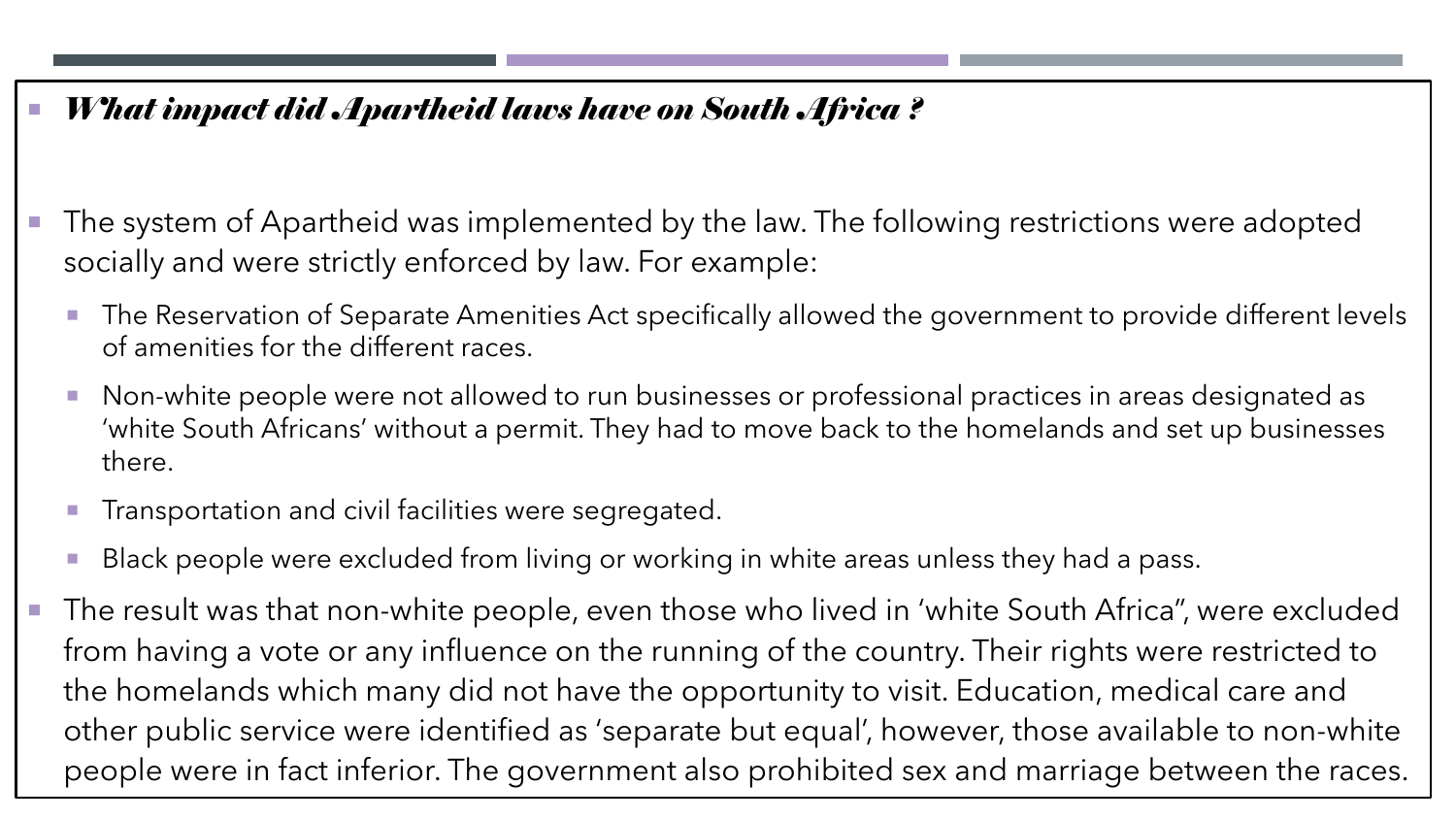# JUULILUU ACTIVITY 8:

Source A : On February 18, 1958, the Cape Times reported a story of 'Mr B' who fell in love with a European woman but could not marry her because his birth certificate was not in order. The only way he could get his birth certificate changed was through the Population Registration Office in Cape Town. The report said that the officials there scrutinised him and noted the colour of his hair, eyes and skin. They sent the details to Pretoria for a decision, but nothing happened. Mr. B then went to Pretoria himself.'

*' I was desperate and humiliated and I can't tell you the misery I and my fiancée have been through,' he said. 'Fortunately I managed to get an affidavit from an influential man to the effect that I was a European. They changed my birth certificate and now we can get married. But I am afraid to say anything because something might happen. They told me that if any complaint was made against me they could reconsider my case and change their decision.'*